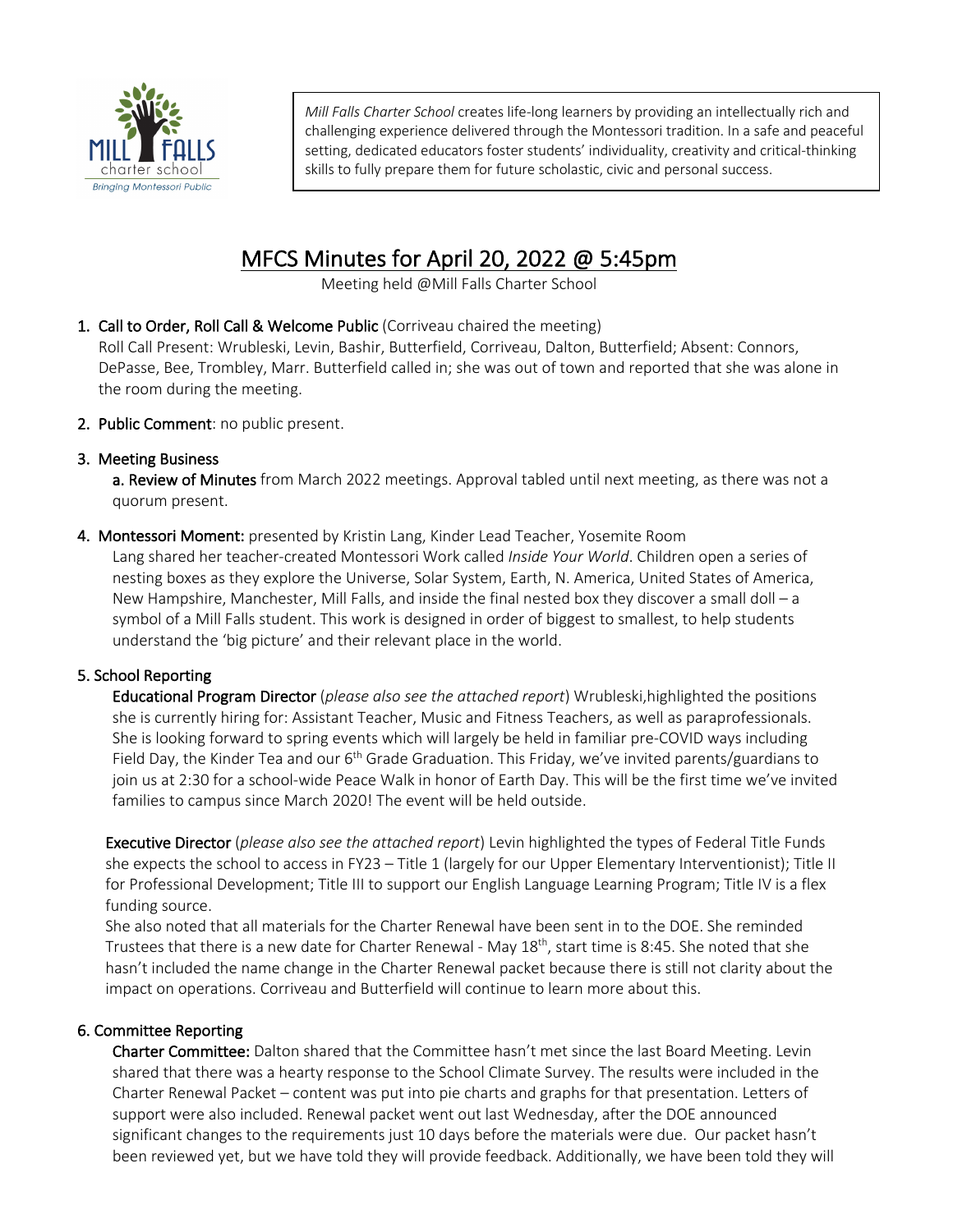share guiding questions for the stakeholder discussions which will be held on Site visit Day on the 18<sup>th</sup> of May.

Governance Filling in for Connors, Levin reminded Trustees that the next professional development retreat has been scheduled for Saturday, September 17th (1/2 day).

## 8. Program:

2022/23 School Calendar: This discussion was brief; voting was tabled until the next meeting, since there was not a quorum.

Motion to enter non-public session: Butterfield motioned to go in to non-public session for discussion of salaries, lease, etc. pursuant to 91A-III, 2J/K for consideration of confidentiality; Dalton seconded. Vote: Unanimous.

Motion to exit non-public session: Butterflied motioned to exit non-public session; Bashier seconded. Vote: Unanimous.

Action during non-public Session: The Board discussed in detail salaries and lease renewal. No action was taken.

## 9. Next Meeting: Wednesday, May 18th, 2022 @ 5:45pm

10. Adjournment: Dalton motioned to adjourn at 7:09pm; Butterfield seconded. Vote: Unanimous.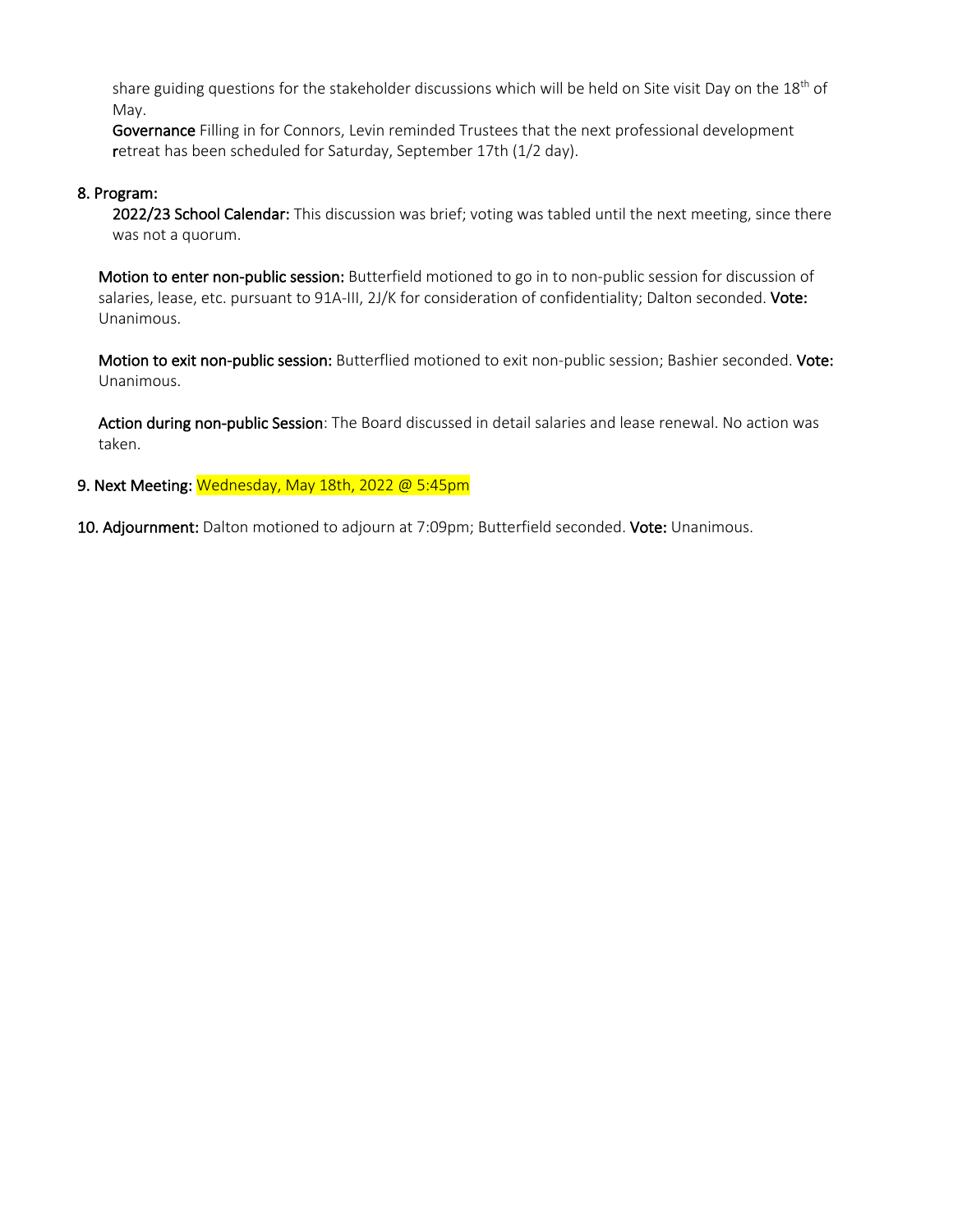

# **Educational Program Director Board Report April 20, 2022**

**Scholastic Book Fair:** During the parent teacher conferences, we hosted the second and final book fair of the year. We sold about \$4000 in books, granting us about \$2,500 in book dollars to spend. We are hoping to add to our country resources in the library with these funds. Thanks to Jen Avery and Lauren Doukas for making it happen for the students!

**SAS Testing:** Over the past two weeks, teachers administered the NH SAS, which stands for NH State Assessment System. Over the course of the 2 weeks, students in grades 3-6 completed assessment in math, language and writing and for 5th graders, science. We are finally done with this task and close to having a complete intake of data to be used for next year's instruction.

**Professional Development Day-** In the month of March for professional development, we worked together as teams to analyze our internal math data followed by brainstorming sessions to address identified needs at a global level. In April, we spent our professional development day in-house discussing placement for students rising from kindergarten to Lower Elementary and 3rd years rising to the Upper Elementary. A draft placement has been completed and students will begin to visit level classrooms in the month of May.

**Spirit Week:** Annually, we declare one week a year as a spirit week to get the kids excited about the last week of March! We pick daily themes such as Manic Monday or Nationality Friday and students and staff come to school dressed up to the nines!

**Paraprofessional Meetings:** Monthly meetings have been going well addressing various topics. Most recently, the special education staff has designed a manual of sorts describing and explaining the various disabilities that students may have and how to best support those needs in the classroom. The feedback on these sessions has been very positive and teachers facilitating the training sessions have enjoyed the experience.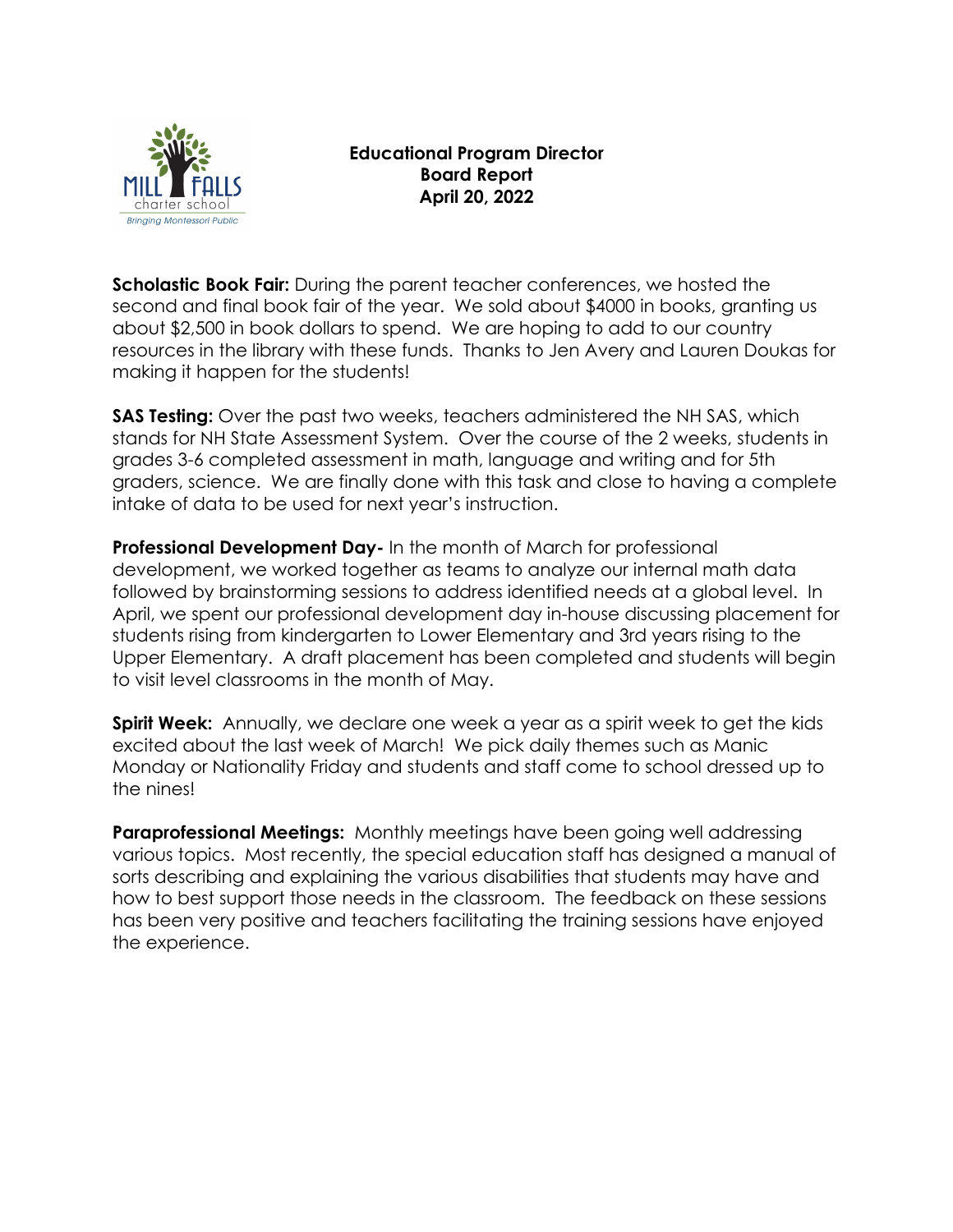

## Executive Director's Report

For the April 20, 2022 MFCS School Board Meeting Submitted by Meryl Levin

### Required Reporting

There have not been any significant reporting deadlines since our last meeting.

#### Board Related

As noted, our spring retreat has been postponed due to the facilitator's illness. I'm working with the Governance Committee and our facilitator to identify dates in September.

#### Facility

Our Broker, Will Kanteres, is in correspondence with the landlord's broker, Roger Dieker, as they continue to finalize a draft lease. At issue is the landlord's desire to update the lease originally drafted by the Union Leader. We want to be sure that anything new, or an addendum properly accounts for all the specific details that were carefully worked into the original lease.

#### COVID Update

Upon return from February Vacation, Mill Falls began following the Governor's required mask-optional rule. While we have had a huge uptick in student illness, we have not seen an uptick in COVID cases. Since returning from February vacation, we have had 3 student cases, no spread. We find that about 50% or so are now wearing masks when in the building. Many of our support staff mask when working directly with the children.

#### Charter Renewal Update

On April 5<sup>th</sup>, I learned from the DOE that they have created a new template for charter renewal which they feel is a better reflection of the RSA. Most unfortunately, I only learned of this new form when I reached out with questions on what I was told previously was the most up to date template. The new format is *significantly* less involved, and now, after working diligently since early March, it turns out much of what I was told was needed for the renewal process is now no longer required. All materials are due to the DOE's charter office by April 15th and our renewal is on the August  $11<sup>th</sup>$  agenda for the State Board of Education (time TBA).

And in other renewal news – I learned last night that the Site Visit Day now needs to be rescheduled (it was set in January) due to a NEW conflict with another event. I do not yet have a new date – I await that information and will share immediately once that has been reset. I'm also waiting on confirmation of the day's agenda which I sent to the DOE. Please note, you will be asked to join in a 30 minute 'stakeholders' meeting with the visiting team that morning.

#### Enrollment

Following our 2022 Lottery, Grace sent out Intent to Enroll forms. All but 1 of our Kinder families has now enrolled, and she turned to the 2022 Lottery Kinder list to fill that final spot. Additionally, we have created our annual 'watch list' to help track those students who may not be returning. Those spots will be filled as needed via the waitlist which is organized by grade.

#### Human Resources:

Please continue to spread the word - we are still looking for additional paraprofessionals and subs!

A reminder that each year we distribute contracts for the upcoming school year the Friday before April Vacation. If you know people interested in working with us NEXT year, please also direct them to hr@millfalls.org or to Laura and me directly. Currently we are looking to hire a Fitness Instructor and Music Instructor (each are 1-day per week), one Upper Elementary Assistant, a part-time Reading Coach and several paraprofessionals. Thank you for helping to spread the word and direct people to our school!